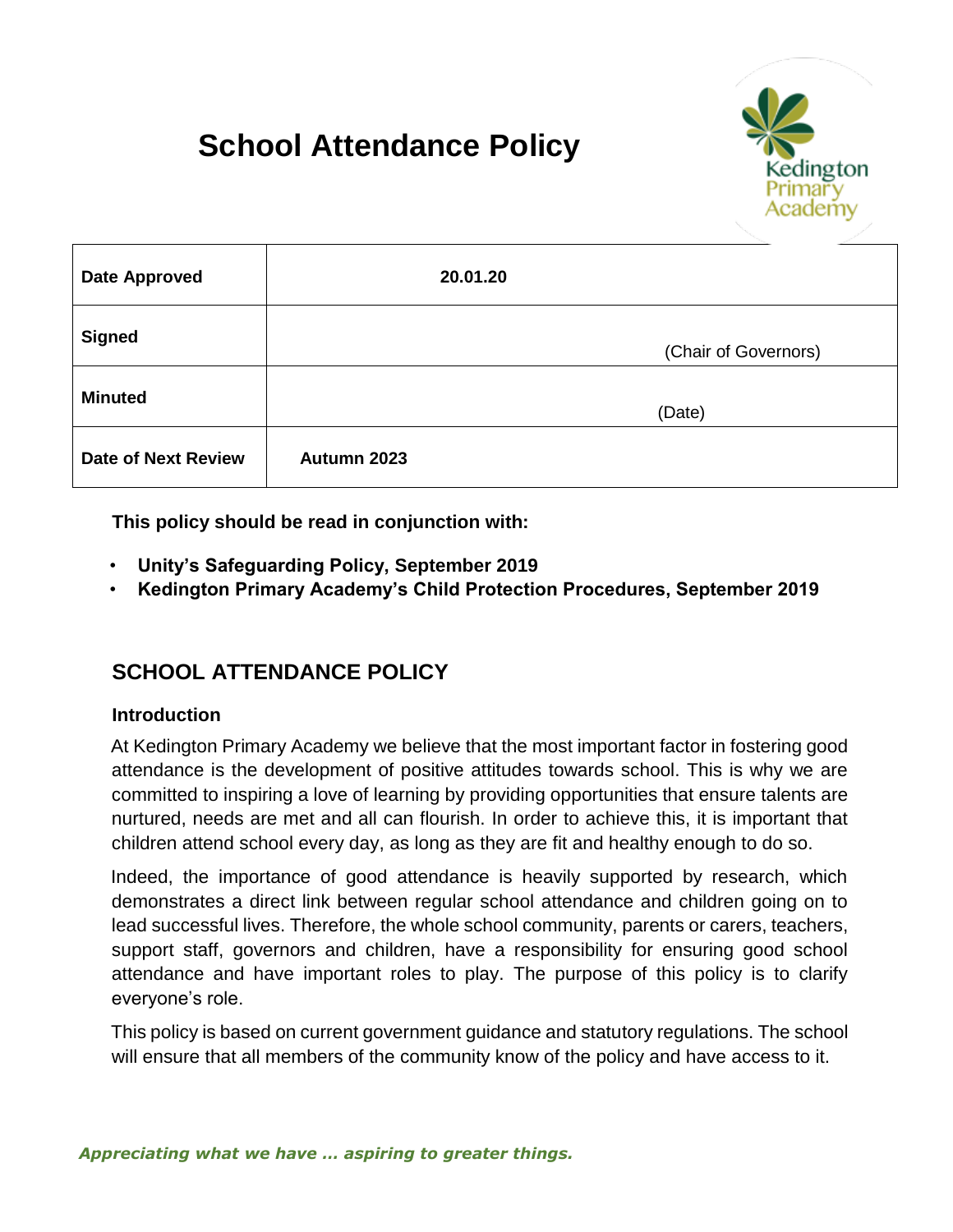#### **School's roles and responsibilities**

All staff at Kedington Primary Academy have a role to play in supporting and promoting excellent school attendance, and will work to provide an environment in which all our children are eager to learn, feel valued members of the school community and look forward to coming to school every day.

Staff also have a responsibility to set a good example in matters relating to their own attendance and punctuality.

#### Attendance Leader

The headteacher will oversee, direct and co-ordinate the school's work in promoting regular and improved attendance and will ensure the Attendance Policy is consistently applied throughout the school. The headteacher will ensure that attendance issues are identified at an early stage and that support is put in place to deal with any difficulties.

#### Registration

The school is required to mark the attendance register twice each day: once at the start of the day and once at the start of the afternoon session. Class teachers are responsible for the accurate completion of these registers. If a child is absent for registration then class teachers will leave a blank mark the register on SIMS. Office staff will then complete the register using the prescribed codes (see Appendix 1).

Specific timings are as follows:

- The morning register will be called promptly at 8:40am by each class teacher and a mark will be made during the registration period in respect of each child.
- The morning register will close at 8.55am. Any child who arrives after the closing of the register will be marked with a 'U' which counts as an unauthorised absence. Children who arrive before the morning register closes (after 8.40 but before 8.55) will be marked with an L and will be counted present but will be dealt with under the school's policy on punctuality and lateness (see page 5).
- The afternoon register will be called promptly at 1.00pm.
- The registers will close at 1.15pm.

## Categorising absence

A mark will be made in respect of each child during registration. Any child who is not present at this time will be marked unauthorised absent unless leave has been granted by the school in advance or the reason for absence is already known and accepted by the school as legitimate. Where a reason for absence is given and accepted by the school at a later stage, the register will be amended in such a way that the original entry and the amendment/ correction are distinguishable. The decision about whether the absence should be authorised or unauthorised rests with the headteacher.

As well as recognising the clear links between attendance and attainment, we also recognise the direct link between attendance and safeguarding. If absence is frequent or continuous, we will challenge parents or carers about the need and reasons for their children's absence and will encourage them to keep absences to a minimum. A note or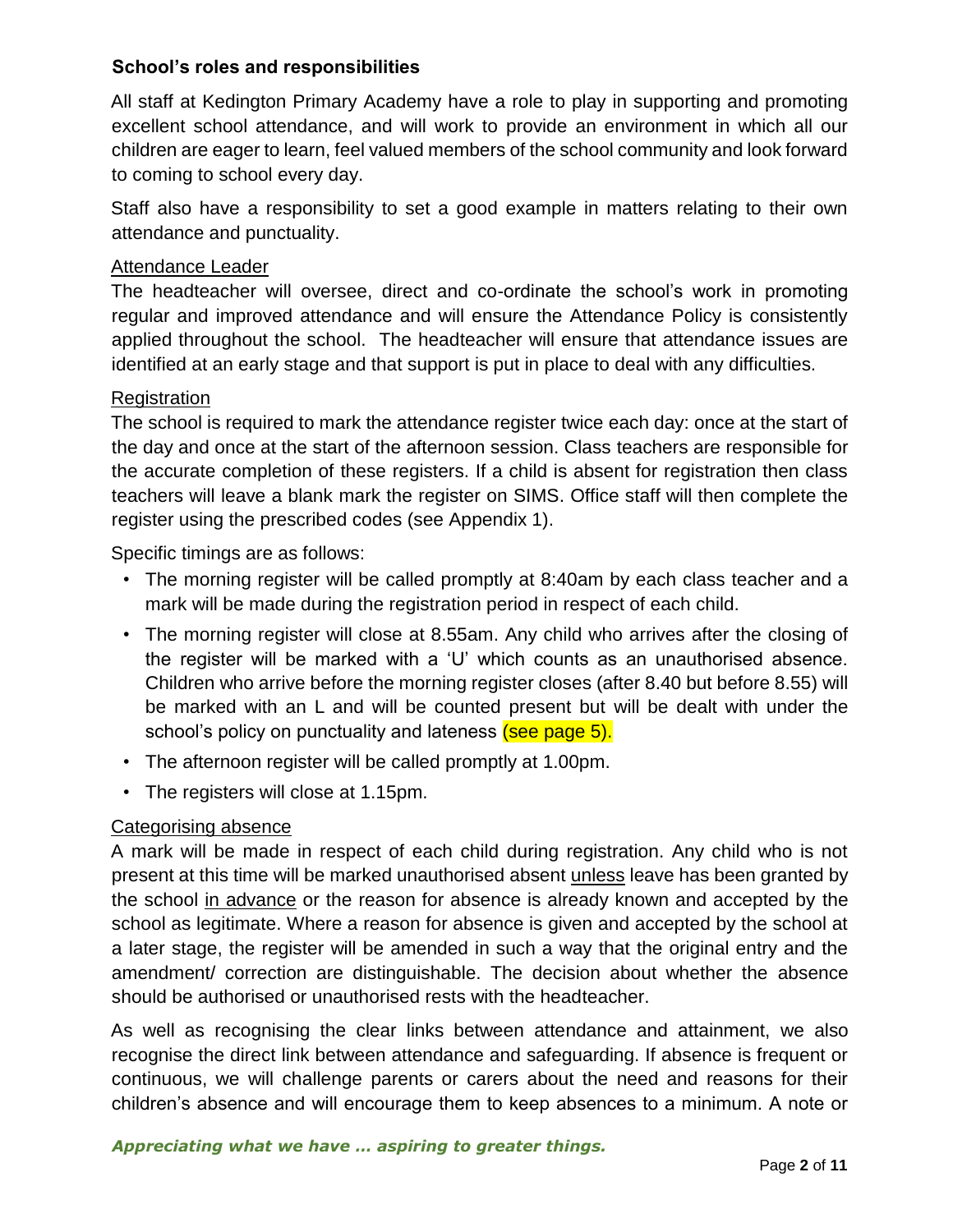explanation from a child's home does not mean an absence becomes authorised. The decision whether or not to authorise an absence **will always rest with the school and the headteacher.** 

If no explanation about an absence is received by the school **within 2 weeks**, the absence will remain unauthorised. The school will write once to parents or carers requesting an explanation. If no explanation is received the absence will remain unauthorised and may be taken up by the Educational Welfare Service.

Absences will be authorised in the following circumstances:

- where leave has been granted by the school in advance
- a child is to participate in an approved performance for which a licence has been granted by the Local Authority
- a child is involved in an **exceptional** special occasion in authorising such an absence the individual circumstances of the particular case and the child's overall pattern of attendance will be considered
- in **exceptional** circumstances, permission has been granted for a family holiday for which the parents have sought permission in advance
- where the school is satisfied that the child is too ill to attend
- where the child has a medical appointment (although parents should be encouraged to make these out of school hours wherever possible, and to return their child to school immediately afterwards – or send him/her to school beforehand)
- where there is an unavoidable cause for the absence which is beyond the family's control e.g. extreme weather conditions
- the absence occurs on a day exclusively set aside for religious observance by the religious body to which the pupil's parent belongs
- the child lives more than two miles (if he/she is under eight) or three miles (if he/she has reached eight) and no suitable transport arrangements have been made by the Local Authority (this situation does not apply to children whose parents or carers have actively chosen to send them to a school out of their catchment area)
- the child is of no fixed abode, his/her parent is engaged in a trade which requires him/her to travel, the child has attended school as often as the nature of the trade permits **and**, having reached the age of six, he/she has attended 200 sessions in the preceding 12 months
- in other **exceptional circumstances** (e.g. a family bereavement) and **for a very limited period**.

Except in the circumstances described above, absences will be unauthorised. Some examples of reasons for **not** authorising absence would be:

- no explanation has been given by the parent or carer
- the school is not satisfied with the explanation
- the child is staying at home to mind the house
- the child is shopping during school hours
- the child is absent for unexceptional reasons e.g. a birthday
- the child is absent from school on a family holiday without prior permission

*Appreciating what we have … aspiring to greater things.*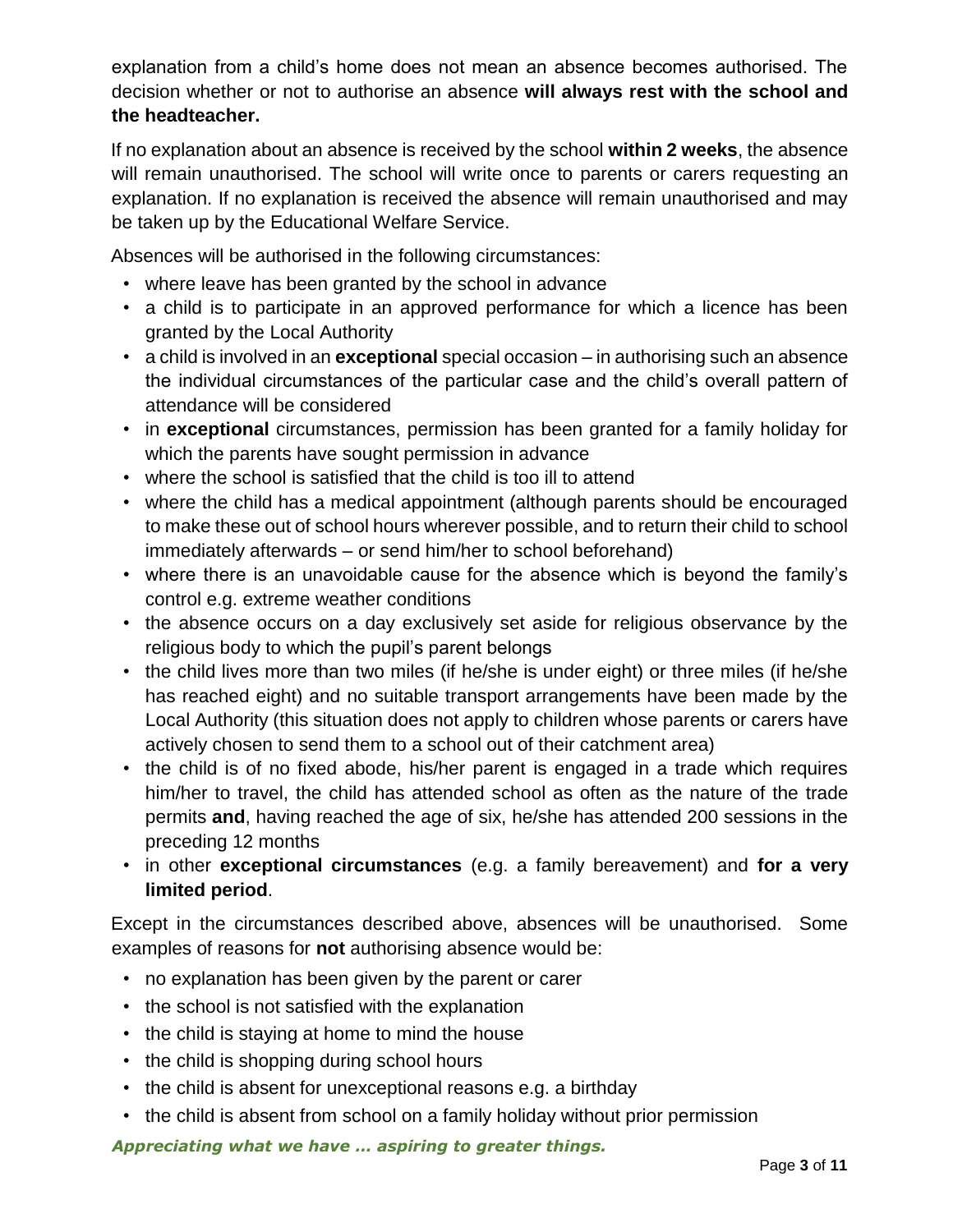• the child has been stopped during a truancy sweep and is unable (or the parent/ carer is unable) to give a satisfactory reason for the absence.

#### Approved educational activity

Where a child is engaged in off-site approved educational activities, the school will check his/her attendance on a daily basis before entering the appropriate code in the register.

#### Staff training

The headteacher will ensure that all staff responsible for taking registers, including any temporary or supply staff, are given guidance to enable them to perform the task accurately.

#### **Collection and analysis of data**

The headteacher will ensure that attendance data is complete, accurate, analysed and reported to the staff, parents and the Governing Body. The data will inform the school's future practice to improve attendance.

Accurate attendance returns are made to the DfE within the stipulated period.

#### **Systems and strategies for managing and improving attendance**

Attendance has a high profile at Kedington Primary Academy. Parents are regularly reminded in newsletters and school meetings about the importance of good attendance and its links to attainment.

#### First-day calling

The school has in place a system of first-day calling. This means that parents or carers will be telephoned on the first day a child is absent without explanation to establish a reason for the absence. Parents or carers are asked to telephone the school before

8.30am to give a reason for their child's absence. If we have not received a phone call by 10.00am, our attendance officer will telephone to establish a reason. This helps to identify, at an early stage, children who do not have a good reason for absence or who may be absent without their parents or carers' knowledge

#### School strategies to tackle absence

Where there is an emerging pattern of absence the school will contact parents or carers to discuss the reasons for the absences. If appropriate, plans will be put in place to resolve any difficulties and improve the attendance within a specified time limit. It will be explained to parents or carers that any future absences will be unauthorised unless there is clear evidence of a good reason for them. **A Penalty Notice will be issued via County for 6 or more sessions of unauthorised absence. There are 2 sessions per day, morning and afternoon.**

#### Referral to the Educational Welfare Officers

Following strategies being put in place to tackle absence, if there continues to be unauthorised absences by the end of the specified time (or sooner if the child is failing to attend school at all), the matter will be referred to the Education Welfare Officer. Regulations (Education Pupil Regulations 2006) require schools to inform the Local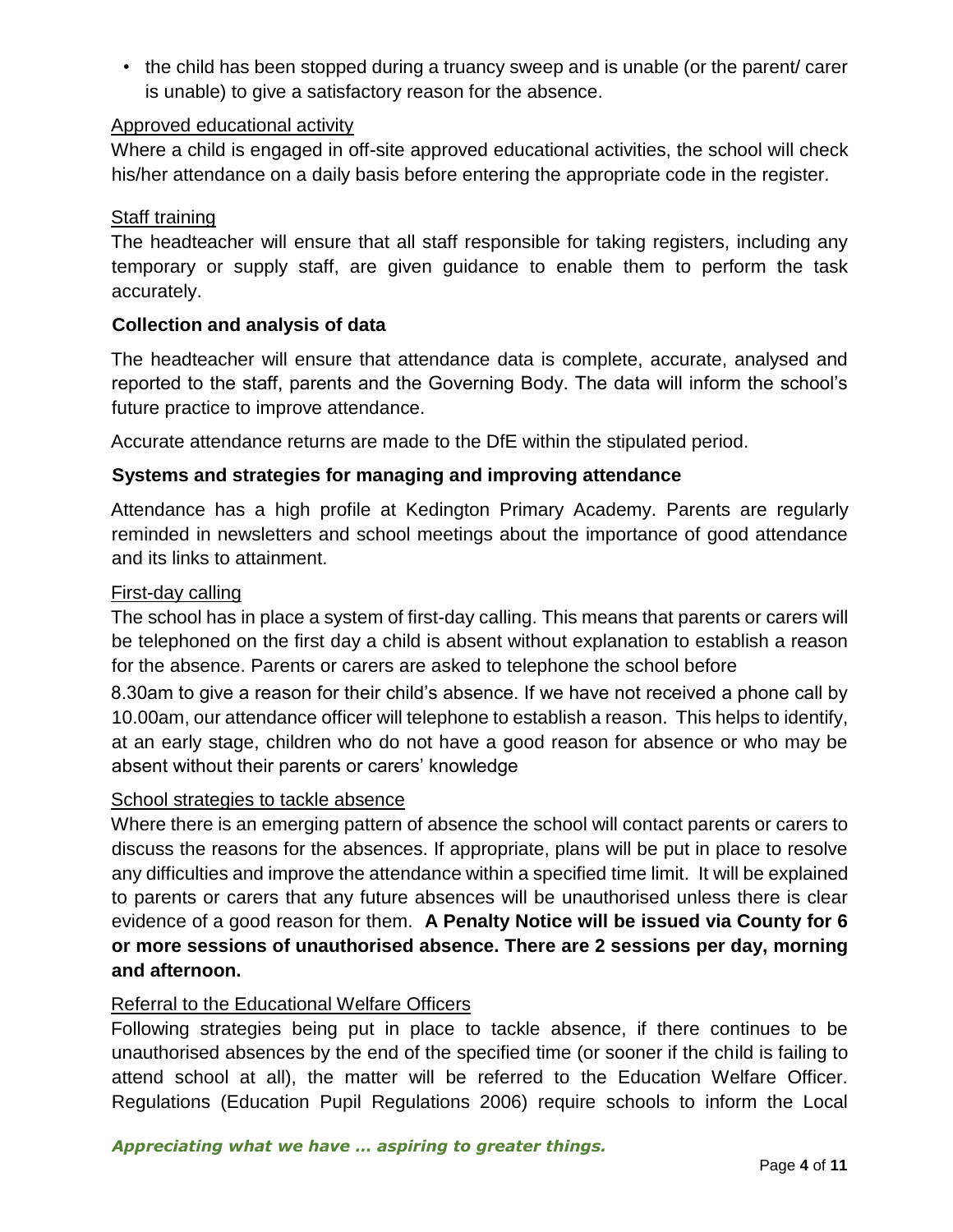Authority of every child who has been continuously absent without a good reason (i.e. the absence is unauthorised) for 5 days or more. The Educational Welfare Officer uses the Fast Track protocol to improve absence.

#### Lateness and punctuality

Children are expected to arrive at school on time every day. It is very disruptive to their own education and that of others in their class, if they are late. Children who arrive after the register closes will be marked absent for the whole session (a session being a morning or an afternoon). This absence will be unauthorised unless the school is satisfied that there is a legitimate reason for the child to have been late. Such a reason will not include things such as missing the bus, clothes in the washing machine or lost shoes. A child who is persistently absent by reason of lateness will be dealt with in the same way as another child with an emerging pattern of absence. If the matter is not resolved quickly, it will be referred to the Education Welfare Officer.

Children who arrive late for school but before the register closes should arrive through the school office and not through the classroom as this will be locked. The gate to the classrooms will be locked by 8.55am. This is vital for health and safety reasons because we need to know who is in the building at any given time. Children arriving after the register closes should also report to the school office and be signed in by a parents or carers

For the same health and safety reasons it is important that children leaving the premises legitimately (e.g. for a medical appointment), or returning to school later in the day, also report to the office and are signed out/in by a parent or carer.

#### **Term-time holidays**

The Education Act 1996 requires children to attend school unless there is a good reason, for example, if they are ill, or leave has been given by the headteacher. The rules around asking a school for leave to take child(ren) on holiday during term time are set out in The Education (Pupil Registration) (England) Regulations 2006, as amended by The Education (Pupil Registration) (England) (Amendment) Regulations 2013 (which came into force on 1 September 2013). The 2013 Regulations removed references to family holidays and extended leave, including the reference to 'ten school days for the purpose of a holiday' from the 2006 Regulations. The amendments are clear that headteachers may not grant any leave of absence during term time unless 'exceptional circumstances' exist. Essentially term times are for education, and with 175 days off including weekends and school holidays, it is reasonable to expect events and holidays to be scheduled outside of term time.

We acknowledge that exceptional circumstances may occur from time to time and parents or carers will be able to legitimately request leave of absence. The school would expect, wherever possible, for this to be at least two weeks in advance of any planned absence.

As a school will only consider authorising absence for:

• service personnel e.g. police force, armed forces etc. and other employees who are prevented from taking holidays during term-time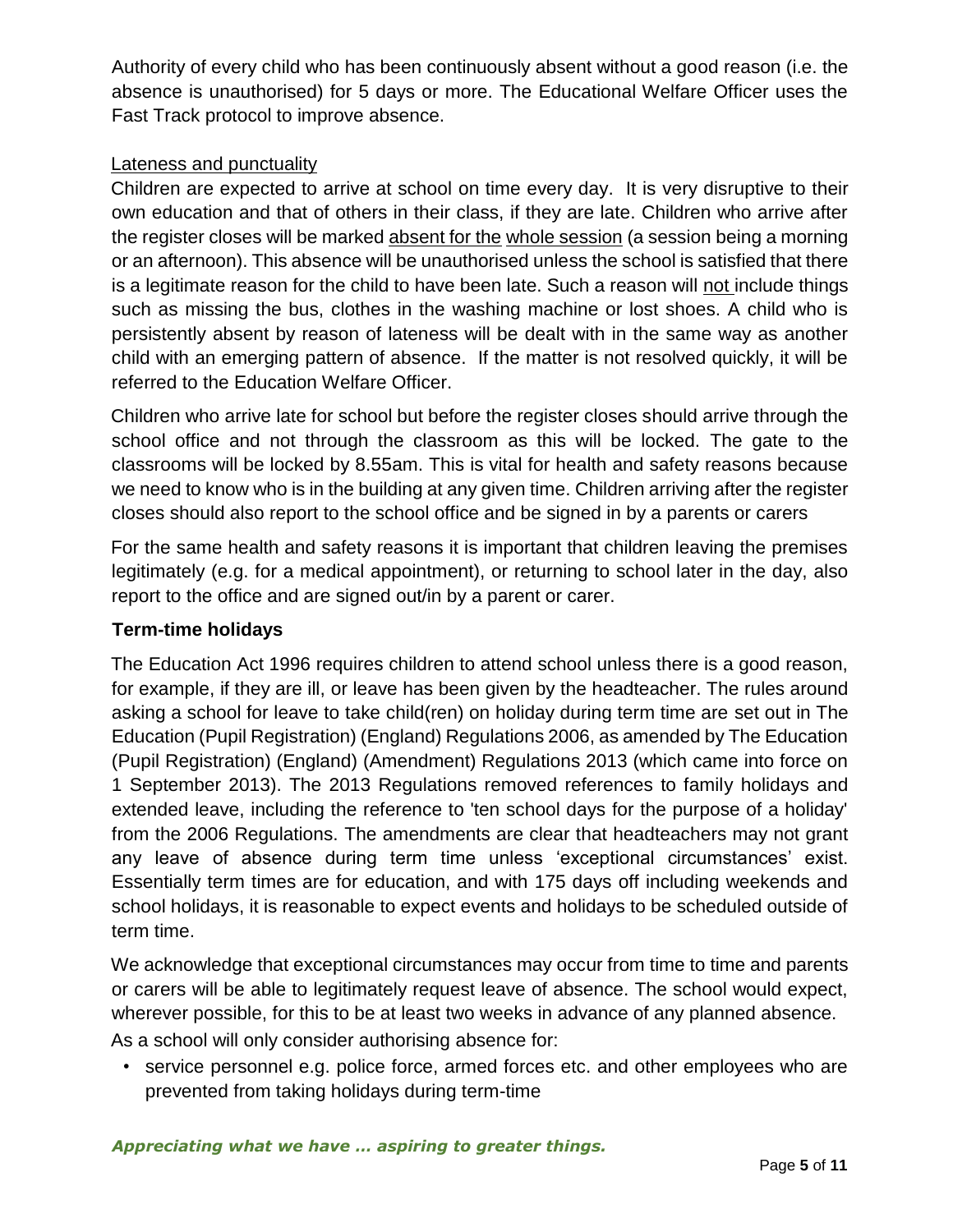All requests for a leave of absence will be responded to in writing giving the reasons for the decision. We will not authorise any leave of absence during periods of national tests i.e. SATs and Y1 Phonics Check.

#### **Extended leave of absence**

Where extended leave of absence is granted, for whatever reason, there will be an expectation that the child/ren undertakes some school-set work during this period.

#### **Parents or carers' responsibilities**

The prime responsibility for ensuring children receive an appropriate and full-time education rests with parents or carers (defined by the Education Act 1996 as those with parental responsibility and those who have the care of a child), who will be supported and encouraged by us.

As a school we expect parents or carers to:

- ensure their children attend school regularly and on time
- support their children's attendance by refraining from taking holidays in term time
- not expect the school to automatically agree any requests for leave of absence, and not condone unjustified absence from school.

Parents or carers will also be expected to:

- notify the school on the first day of absence before 8.30am and give an estimation of the expected length of absence
- ensure their child/ren arrive at school on time, properly dressed and with the right equipment for the day, including P.E. kit
- work in partnership with the school, for example by attending parents' meetings and consultations, taking an interest in their children's work and activities
- contact the school without delay if they are concerned about any aspects of their child/ren's school lives.
- take their child/ren to the front office if they are late and sign them in the Late Register.

#### **Children' responsibilities**

All children should be aware of the importance of regular school attendance. If they are having difficulties that may prevent them from attending school regularly, they should speak to their class teacher or another trusted adult.

Children should attend all their lessons on time, ready to learn. If they are late, they have a responsibility to follow school procedures.

#### **Governors' responsibilities**

The school's local governing body makes arrangements for ensuring that their functions relating to the conduct of the school are exercised with a view to safeguarding and promoting the welfare of children who are children at the school.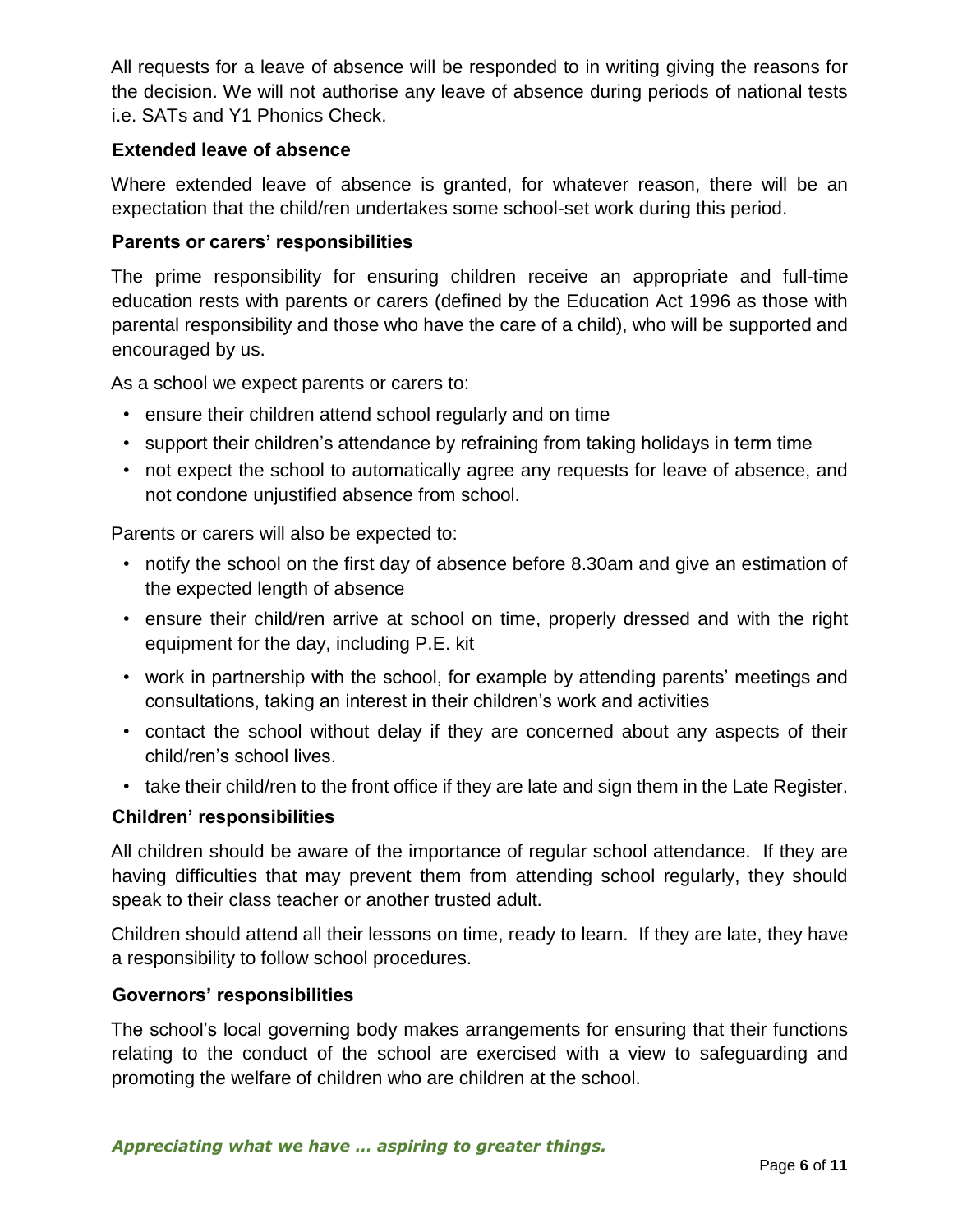## **Conclusion**

Regular school attendance is a necessary contributor to ensuring positive outcomes for all children. These include:

- enabling children to enjoy both academic and lifelong success
- enjoy an educational experience that inspires a love of learning
- learn to respect, support and value others
- an ability to persevere to achieve more than others think possible.

#### **Monitoring and review**

This policy will be reviewed every three years by the headteacher and monitored by the Governing Body.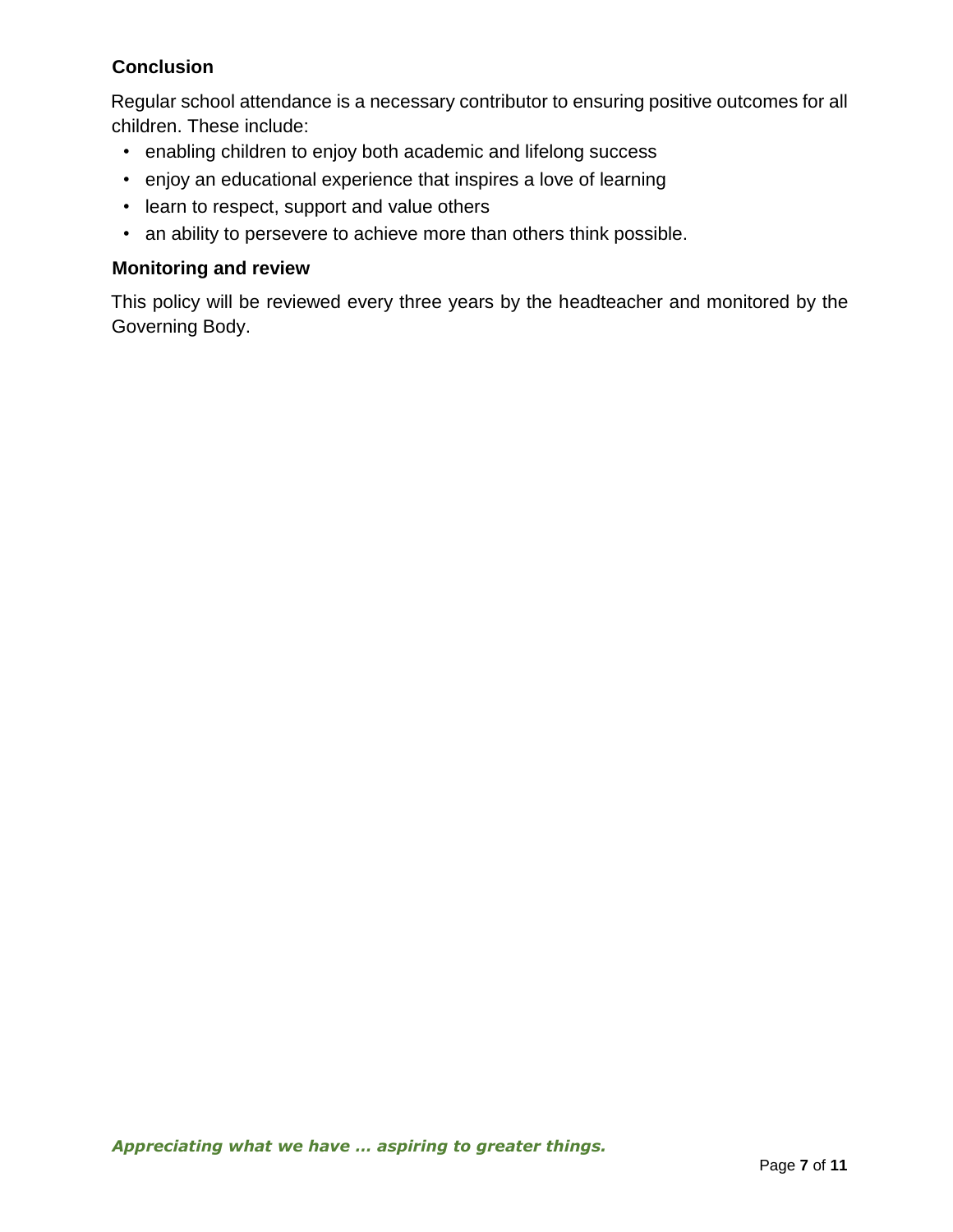# **Appendix 1**

# **REGISTER CODES**

| <b>CODE</b>  | <b>DESCRIPTION</b>                                                                                | <b>MEANING</b>                      |
|--------------|---------------------------------------------------------------------------------------------------|-------------------------------------|
|              |                                                                                                   |                                     |
| $\prime$     | Present (AM)                                                                                      | Present                             |
| V            | Present (PM)                                                                                      | Present                             |
| B            | Educated off site (NOT Dual registration)                                                         | <b>Approved Education Activity</b>  |
| C            | <b>Other Authorised Circumstances</b><br>(not covered by another appropriate<br>code/description) | Authorised absence                  |
| D            | Dual registration (i.e. pupil attending<br>other establishment)                                   | <b>Approved Education Activity</b>  |
| Е            | Excluded (no alternative provision made)                                                          | Authorised absence                  |
| F            | Extended family holiday (agreed)                                                                  | Authorised absence                  |
| G            | Family holiday (NOT agreed or days in<br>excess of agreement)                                     | Unauthorised absence                |
| H            | Family holiday (agreed)                                                                           | Authorised absence                  |
| п            | Illness (NOT medical or dental etc.<br>appointments)                                              | Authorised absence                  |
| J            | Interview                                                                                         | <b>Approved Education Activity</b>  |
| L            | Late (before registers closed)                                                                    | Present                             |
| M            | Medical/Dental appointments                                                                       | Authorised absence                  |
| N            | No reason yet provided for absence                                                                | Unauthorised absence                |
| $\mathbf{o}$ | Unauthorised absence (not covered by<br>any other code/description)                               | Unauthorised absence                |
| P            | Approved sporting activity                                                                        | <b>Approved Education Activity</b>  |
| R            | Religious observance                                                                              | Authorised absence                  |
| S            | Study leave                                                                                       | Authorised absence                  |
| T            | Traveller absence                                                                                 | Authorised absence                  |
| U            | Late (after registers closed)                                                                     | Unauthorised absence                |
| $\mathbf V$  | Educational visit or trip                                                                         | <b>Approved Education Activity</b>  |
| W            | Work experience                                                                                   | <b>Approved Education Activity</b>  |
| X            | Non-compulsory school age absence                                                                 | Not counted in possible attendances |
| Y            | Enforced closure                                                                                  | Not counted in possible attendances |
| Z            | Pupil not yet on roll                                                                             | Not counted in possible attendances |
| #            | School closed to pupils                                                                           | Not counted in possible attendances |

*Appreciating what we have … aspiring to greater things.*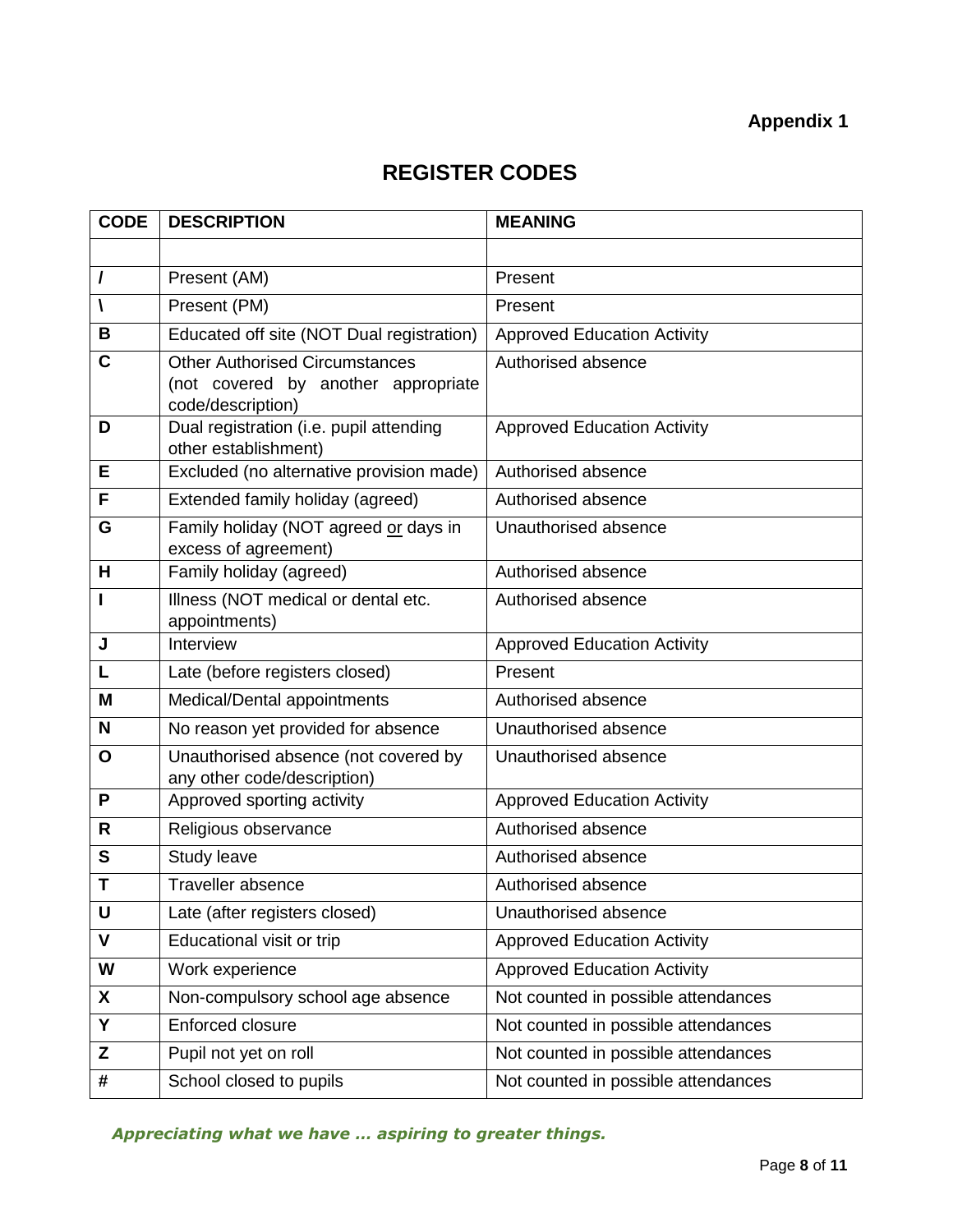# **AN ATTENDANCE GUIDE FOR PARENTS**

#### **1. When does my child need to be in School?**

Your child should be at school in good time for registration. The morning register will be called promptly at **8:40am** and the afternoon register by **1:00pm**.

#### **2. What happens if my child is late?**

Registration closes at **8.55am** in the morning and **1:15pm** in the afternoon.

If your child arrives between **8:40am** and **8.55am** he/she will be marked **late**

If your child arrives after **8.55am** he/she will be marked as **absent** 

If your child arrives after **1:00pm** he/she will be marked **late**

If your child arrives after **1:15pm** he/she will be marked **absent**

# **Pupils who arrive after registration should report to the school office, and sign the Late Book.**

## **3. Does the School need letters explaining my child's absence or will a phone call do?**

We would expect a parent to telephone the school on the first day of absence. If you do not phone us, our safeguarding procedures require us to phone you..

#### **4. What reasons will the school accept for absences?**

- Illness
- Emergency dental/medical appointment (Please make routine appointments after school or during the Holidays)
- Day of religious observance
- Family bereavement
- Attending an interview for a job, college, university etc

Except in the case of illness, you should ask for permission for your child to miss school, at least two weeks in advance, giving full details. In cases of recurring absences through illness you may be asked to produce a medical evidence/ certificates.

#### **5. What is unacceptable?**

The school will not authorise absence for day trips, visiting relatives, shopping, birthdays or looking after brothers or sisters etc.

#### **6. Will the school contact me if my child is absent?**

*Appreciating what we have … aspiring to greater things.*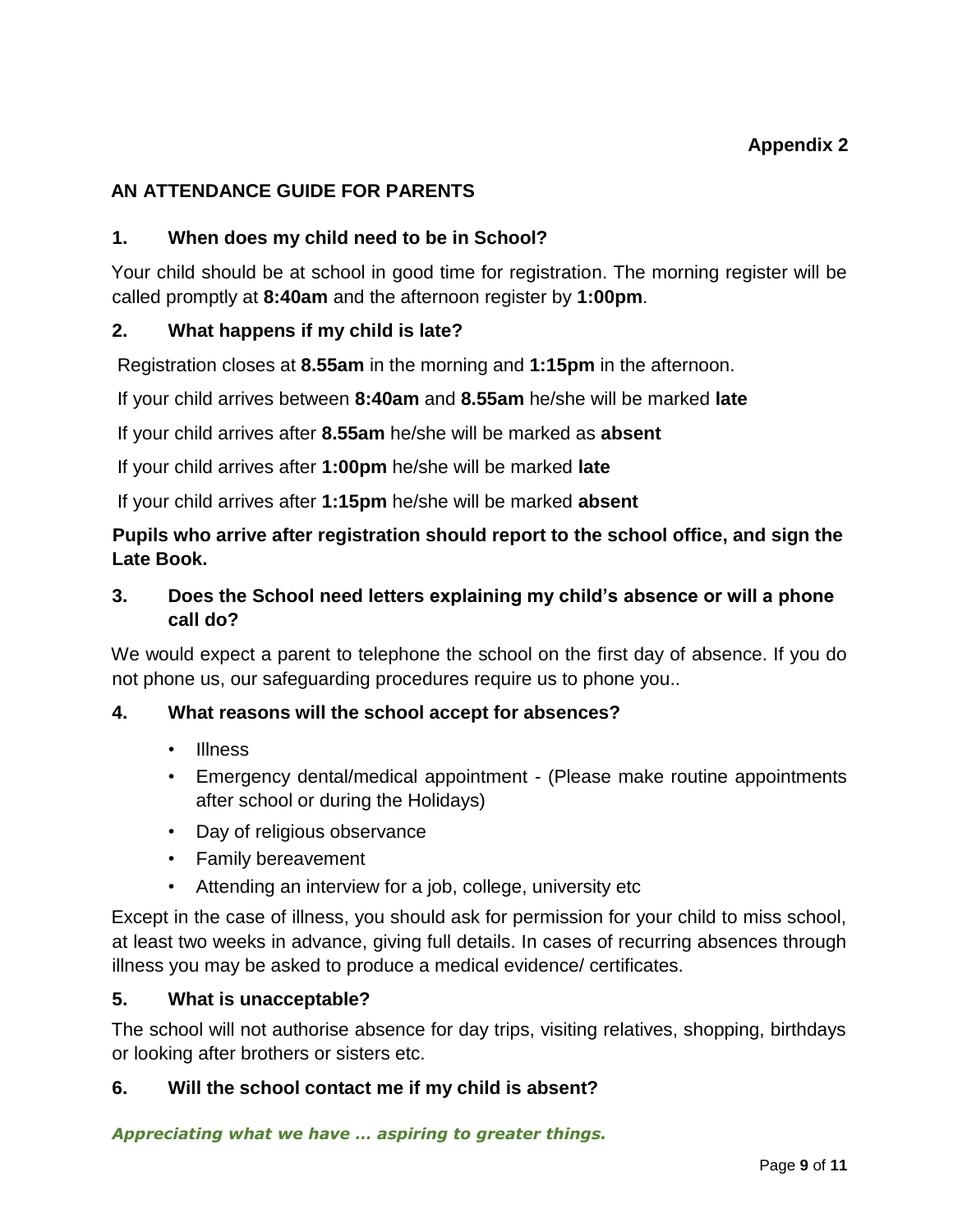The school operates a first day response to absences: we will phone you by 10:00am if we have not heard from you. This is because we believe it is our responsibility to ensure your child's safety as well as their regular school attendance.

If we are concerned about aspects of your child's attendance or punctuality, we will contact you to discuss the best way forward.

# **7. I am thinking about sending my child on an extended absence for an overseas to visit relatives. What should I do?**

The school recognises that such absence can be important for children to keep in touch with their extended family. In such cases, you should contact the headteacher as soon as possible to discuss the best time for such a visit.

The school would strongly recommend that such absences do not take place during your child's SAT's & Y1 Phonics Screening Check. You need to complete an application form for extended leave of absence and if the headteacher then approves the visit, the school will set work for your child to complete while away.

As far as possible we will ensure the work set reinforces the educational value of such a visit.

# **8. What can I do to encourage my child to attend school?**

Make sure your child gets enough sleep and gets up in plenty of time each morning. Ensure that he/she leaves home in the correct clothes and properly equipped. Show your child, through your interest, that you value his/her education. Your child will bring home a school diary each evening. Please ensure you look at it with your child and complete anything required e.g. reading, ready for the next day.

## **9. My child is trying to avoid coming to school. What should I do?**

Contact your child's class teacher, the deputy headteacher or headteacher immediately and openly discuss your worries. Your child could be avoiding school for a number of reasons – difficulties with school work, bullying, friendship problems, family difficulties. It is important that we identify the reason for your child's reluctance to attend school and work together to tackle the problem.